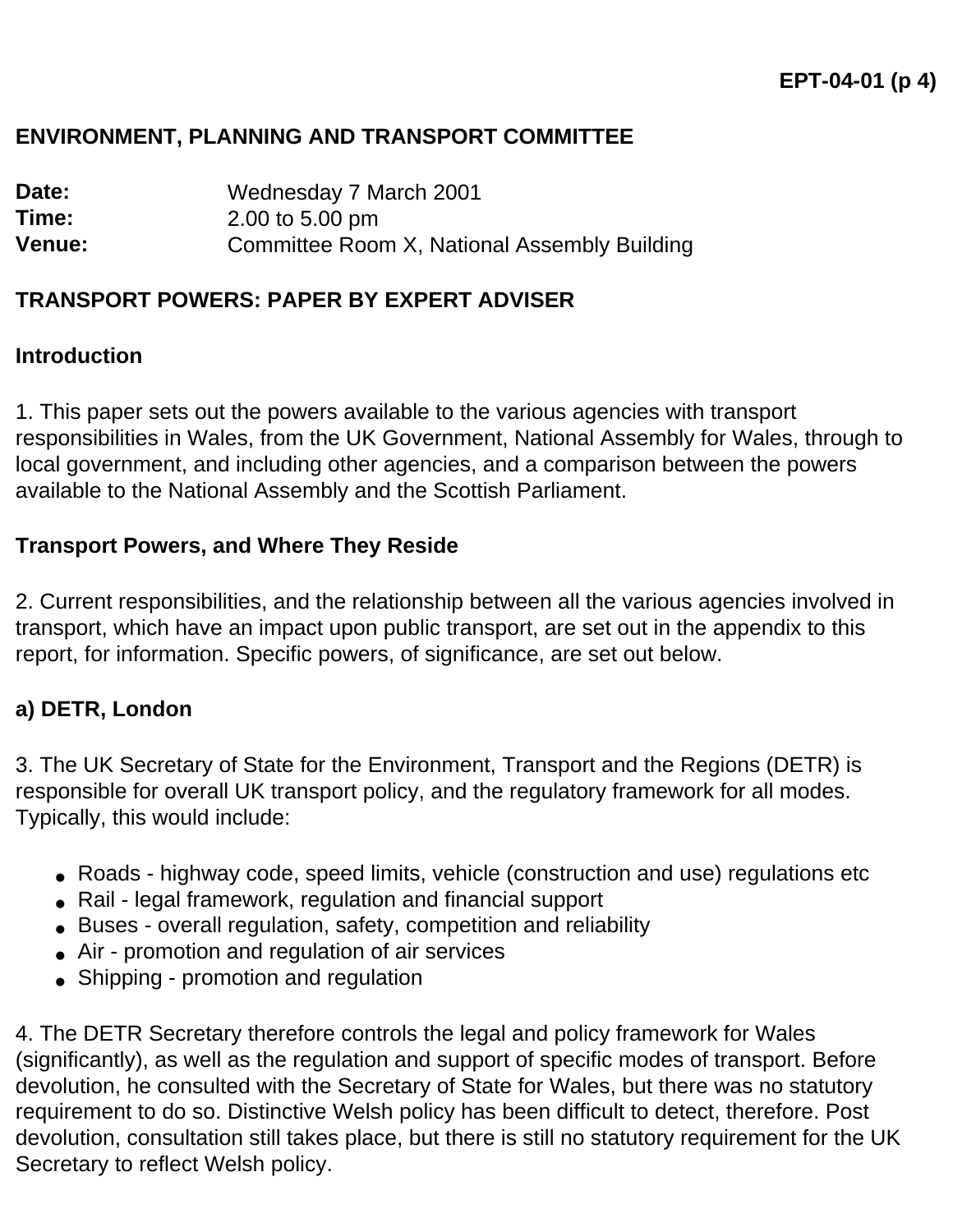## **b) National Assembly for Wales (NafW), Cardiff**

5. NAfW's current powers are relatively limited, and cover:

- Trunk roads and Motorways maintenance and development
- LA roads expenditure through LG finance and specific grants
- Public transport through LG settlement and specific grants
- Freight through Freight Facility Grants

6. There is no direct control over other modes other than investments through Transport Grant for infrastructure not provided in any other way. In particular, rail, maritime, ports, inland waterway, air policy, and even taxi regulations, are all controlled by DETR in London.

# **c) Local Government (LG)**

7. LG's role is based upon their specific transport powers, allied to their wider role of community planning, leadership and provision of other, related, services.

8. Following Transport Act 2000 enactment, LG are charged with:

- Preparation of Local Transport Plans
- Considering use of powers for workplace charging and congestion charging

9. LG can, via revenue budgets, support:

- Socially necessary bus services
- Community transport schemes
- Concessionary fares
- Some, limited, rail services
- Limited on street equipment and traffic functions
- Traffic regulation support to bus operations

10. LG can support through capital and grant finance:

- Infrastructure developments for buses
- Limited rail schemes
- Ticketing and interchange improvements

## **d) Community Councils**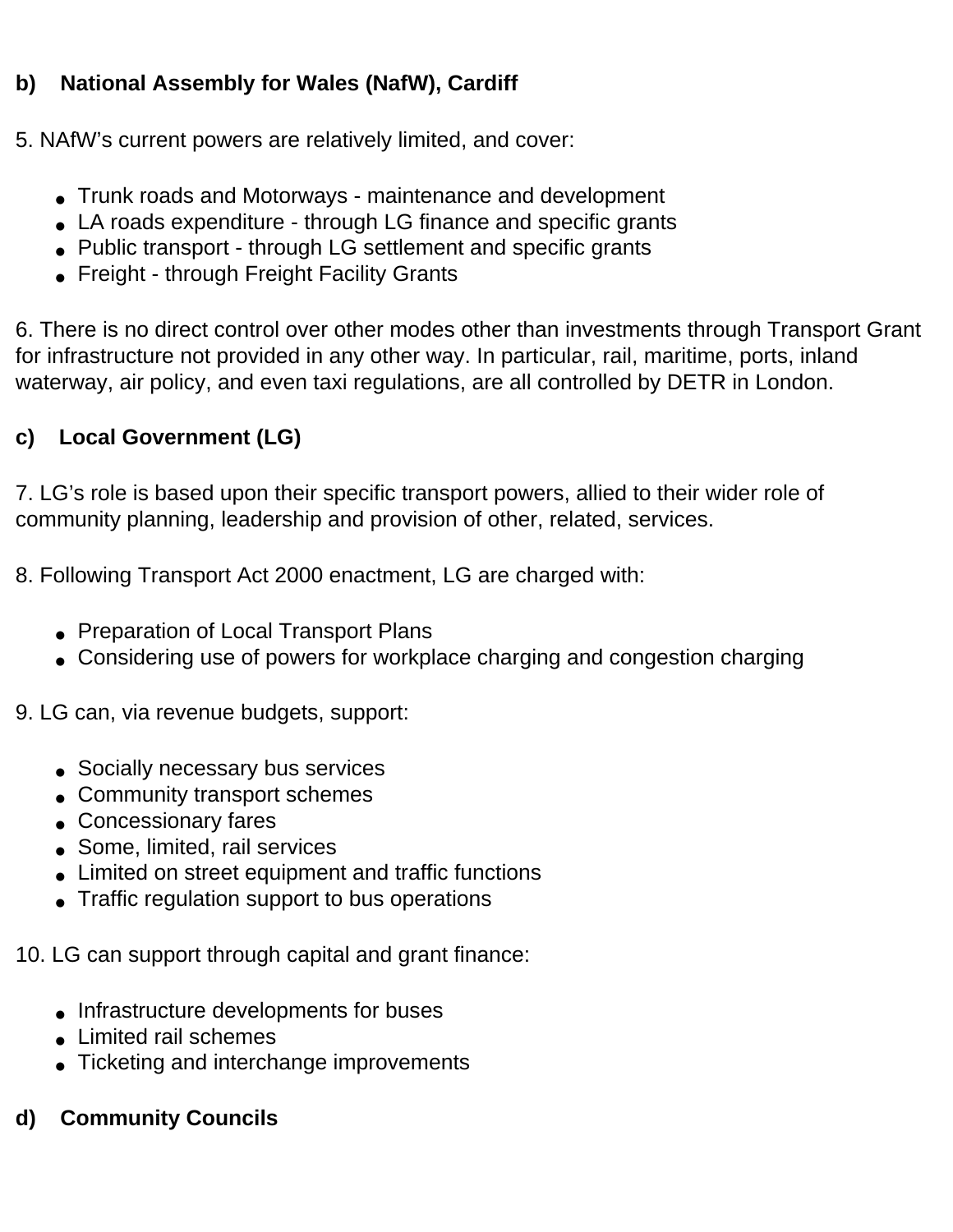11. Community Councils enjoy some parallel powers to Unitary Authorities in LG legislation. This extends to the ability to sponsor, or provide, streetside equipment such as shelters, with the siting approval of the UA, and some limited contribution powers towards the running of services. Powers to create traffic orders to support public transport do not exist.

12. These powers have rarely been invoked, and there is far from universal coverage of Community Councils across the areas of each unitary authority.

## **Commentary**

13. Where powers reside at Westminster, a close working relationship is required to ensure Wales' views are given due consideration. Also there are numerous boundary issues that necessitate co-operation along the Welsh-English border, between adjacent regions or authorities.

14. It was established by the former Wales Transport Advisory Group (WTAG) (Annex 3, item 9), that to achieve a fully integrated transport policy in Wales, that NAfW and its Executive and LG, between them would need to have the policy making role for, and power to finance:

- Road construction, investment and maintenance
- Bus service frequencies, routes, subsidy levels, contract payments and investment incentives
- Rail investment (DETR/Railtrack/Strategic Rail Authority (SRA))
- Rail passenger service levels and contractual arrangements with Train Operating Companies (TOC's) (SRA)
- Environmental issues
- Land use / development
- Current Traffic Commissioner powers (DETR)
- Traffic reduction / management policy and regulation (DETR/NAfW)
- Personal safety of pedestrians, cyclists and mobility impaired
- Liaison with SUSTRANS in Wales
- Airport development (DETR, Civil Aviation Authority (CAA))
- Air service development and regulation (DETR, CAA)
- Bus industry regulation(DETR)
- Public transport policy development (DETR)
- Rail regulation and user group representation (Office of the Rail Regulator (ORR), RPC's)
- Regulatory framework for taxis / private hire cars etc (DETR)
- Port development (DETR)
- Shipping services development (DETR)
- Inland waterways (BW)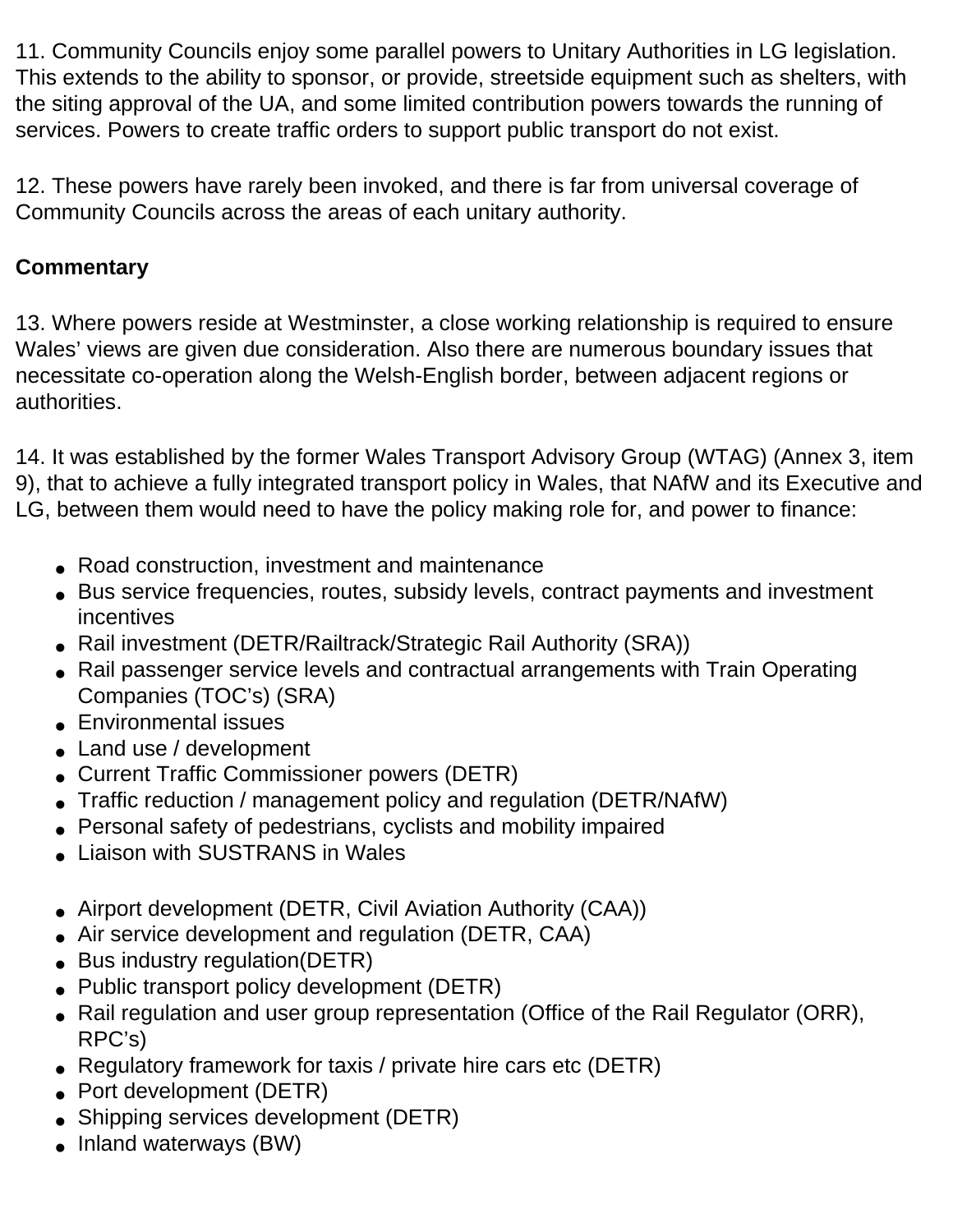• Integration of road / rail freight operations (PACT, Railtrack, DETR)

15. To achieve full integration, as can be seen, apart from DETR, there are at least six other agents involved! Is this sustainable into the longer term?

### **Issues**

- The absence of non road powers at the NAfW constricts the ability of NAfW to develop a truly integrated policy in Wales?
- Is there sufficient interest in Westminster politics to understand the distinct needs of Wales and deliver them?
- The NAfW's ability to focus upon strategic transport matters and on integrating transport considerations with other policy areas such as economic development, health and education?
- NAfW's ability to control and steer all transport investment decisions for Wales?
- How can regional strategy be delivered in Wales?
- Are existing consortia adequate, can they built upon with binding compacts or concordats to deliver NAfW's policy?
- If not, what is needed PTA/E's, Strategic Boards, Transport Partnerships? and how will the players relate to each other?
- Will present non binding concordats with DETR, SRA, and private providers be sufficient to deliver integrated transport policy?
- Should SRA be restructured so as to give a clear responsibility for Wales to a Welsh Board Member accountable to NAfW, or at least subject to scrutiny by NAfW?
- Can NAfW's framework for transport be delivered with NAfW only having effective control over LG expenditure and priorities?
- How can non road investment decisions and processes be "captured" to the benefit of Wales?
- Should there be a Welsh Traffic Commissioner, sitting in Wales, accountable to NAfW?

# **UK Nations Comparisons**

16. The above and attached set out the UK National and Welsh National powers and relativities. But, how do these compare with other UK Nations and devolved administrations?

17. The comparison with Scotland is interesting. The Scottish Parliament combines the policy making roads framework and NAfW type road controls. Prior to devolution, Scottish transport legislation was separate from England and Wales legislation. Scotland, therefore, does not suffer from the overall policy / roads funding split as between Westminster and Cardiff.

18. With rail, as was examined on the fact finding visit, the devolution settlement has provided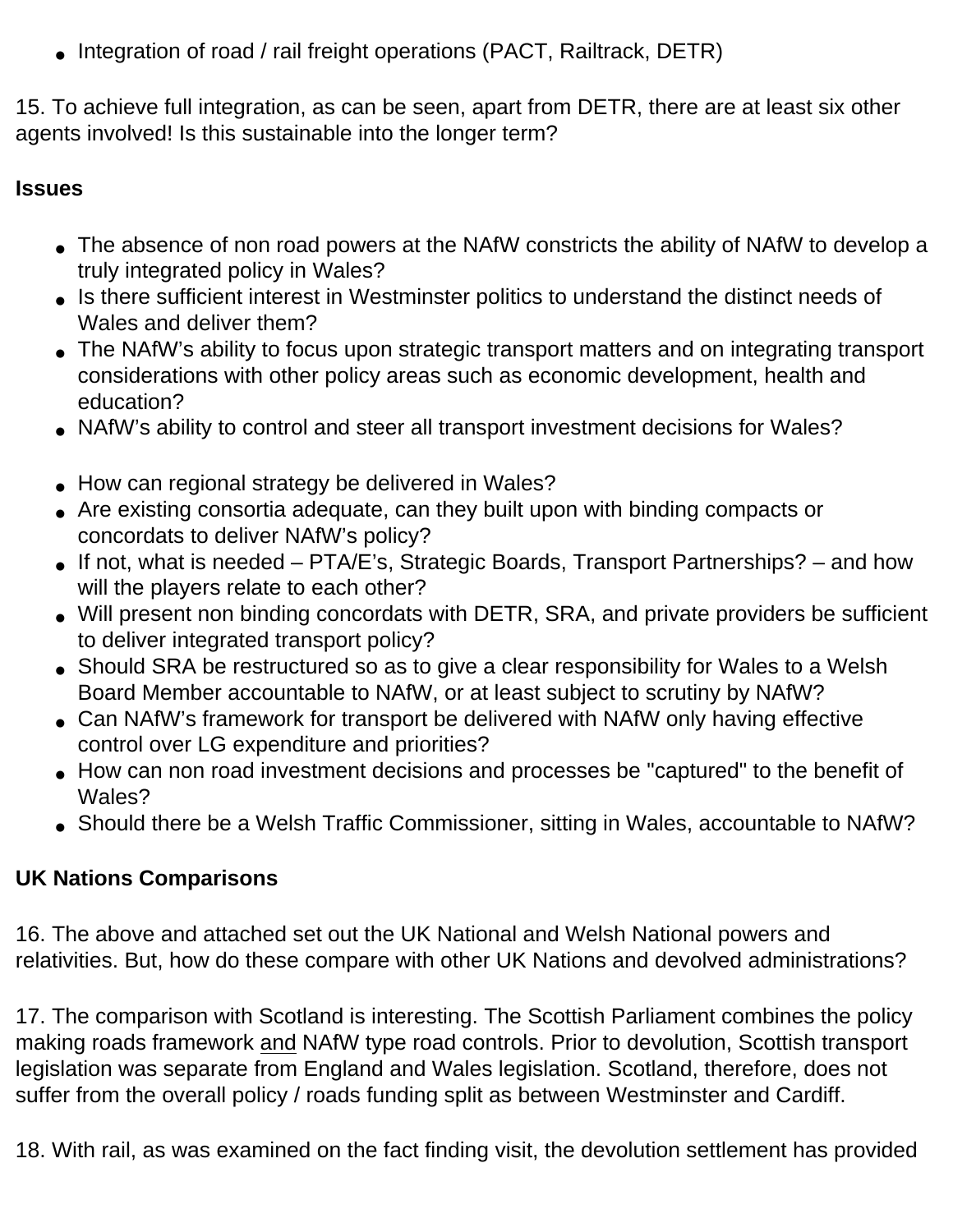for rail policy control by the Scottish Parliament. It is regulated by the Scottish Parliament and Executive, by the issue of objectives, instructions and guidance to the SRA, who then procure matters such as service levels and fares policies, within appropriate contractural constraints. But control is with the Scottish Parliament, not the SRA. This is in stark contrast to Wales, where there is not a recognisable Welsh dimension to the SRA.

19. The franchise comparison is now similar, with ScotRail covering nearly all Scottish services, like the new all Wales franchise. The Scottish cross border exceptions are Virgin and Great North Eastern Railways, similar to Virgin and Great Western Trains in Wales, relative to the single franchises. However, even on these cross border franchises and routes, Scottish Ministers can issue (non binding) guidance, and this is recognised in legislation, as is their ability to issue (binding) guidance on long distance sleeper services, recognised as a specific Scottish interest upon which Scottish Ministers have the right to decide.

20. During Parliamentary scrutiny in Scotland, the provision for workplace parking charges was dropped, unlike the Transport Act 2000 covering England and Wales. This has removed a possible funding source for public transport improvements.

## **What is the Vision? What are the Options?**

21. Assembly process:

### **Minister**

- Sets objectives
- Prepares plans
- Allocates funds

### **Committee**

- Scrutinises policy and objectives
- Debates proposals
- Observes on budgets and allocations
- 22. What additional powers needed to deliver this process?
	- Rail
	- Maritime / ports / shipping
	- Air / Air services
	- Inland waterways
	- Taxi regulations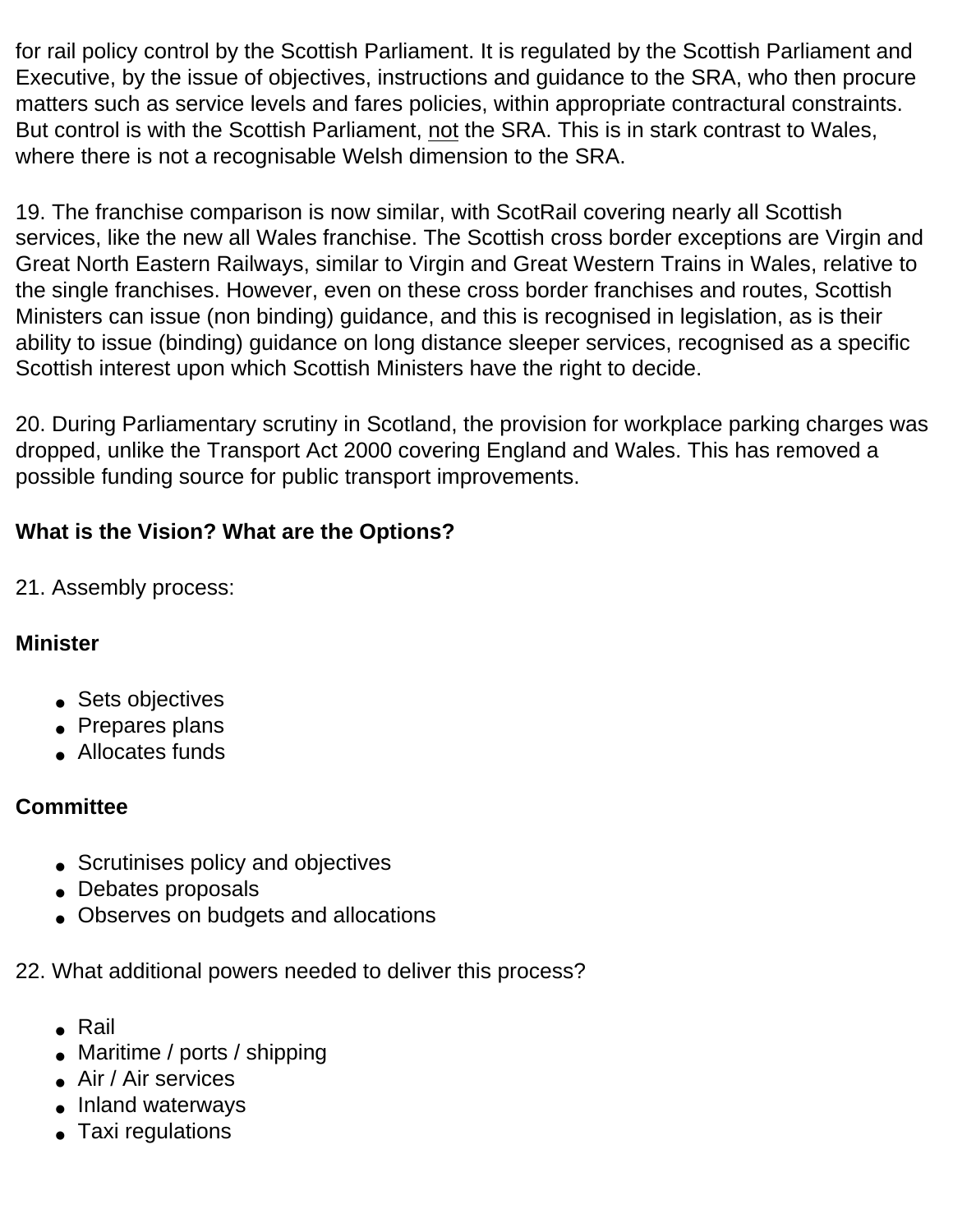23. Assuming that the Assembly / Executive relationship is adequate, and no "non Government" Agency or body is needed to supplement the Civil Service, consideration turns to delivery of policy nationally and regionally in Wales.

24. Options available, in generic description terms, are:

# ● **Status Quo "plus"**

Refine existing arrangements based upon existing players and powers

# ● **Wales Wide Passenger Transport Board**

To combine the existing NAfW support with "top sliced" responsibilities from LG for strategic transport matters, added to transferred powers from "England and Wales" agencies.

●

# ● **Regional Consortia**

Build up existing LG Consortia by enabling bespoke secretarial support; agreeing binding 5 year compacts; and charging them with policy delivery, to agreed budgets, comprising NAfW vote and allocated constituent local authority moneys.

# ● **Separate PT Regional Boards**

Separate from LG, and set up as free standing Boards with co-opted LG members and industry members, but with specific powers to deliver NAfW's regional policy. Answerable directly to NAfW or Minister.

25. For either a Wales wide Board, or Regional Boards, or Regional (strengthened) Consortia, what range of duties could be visualised? A possible menu could be:

**Regional public transport "LTP"** – A Regional Passenger Transport Plan (RPTP) 10 year development plan, including at a **policy level**:

- Rail co-ordination
- Rail regulation and control (to Wales Division of SRA)
- Bus and rail policy
- Air policy, development and services
- Medium to long term firm linkage with land use planning
- Quality control and "Inspectorate" functions
- Bids, funding and evaluation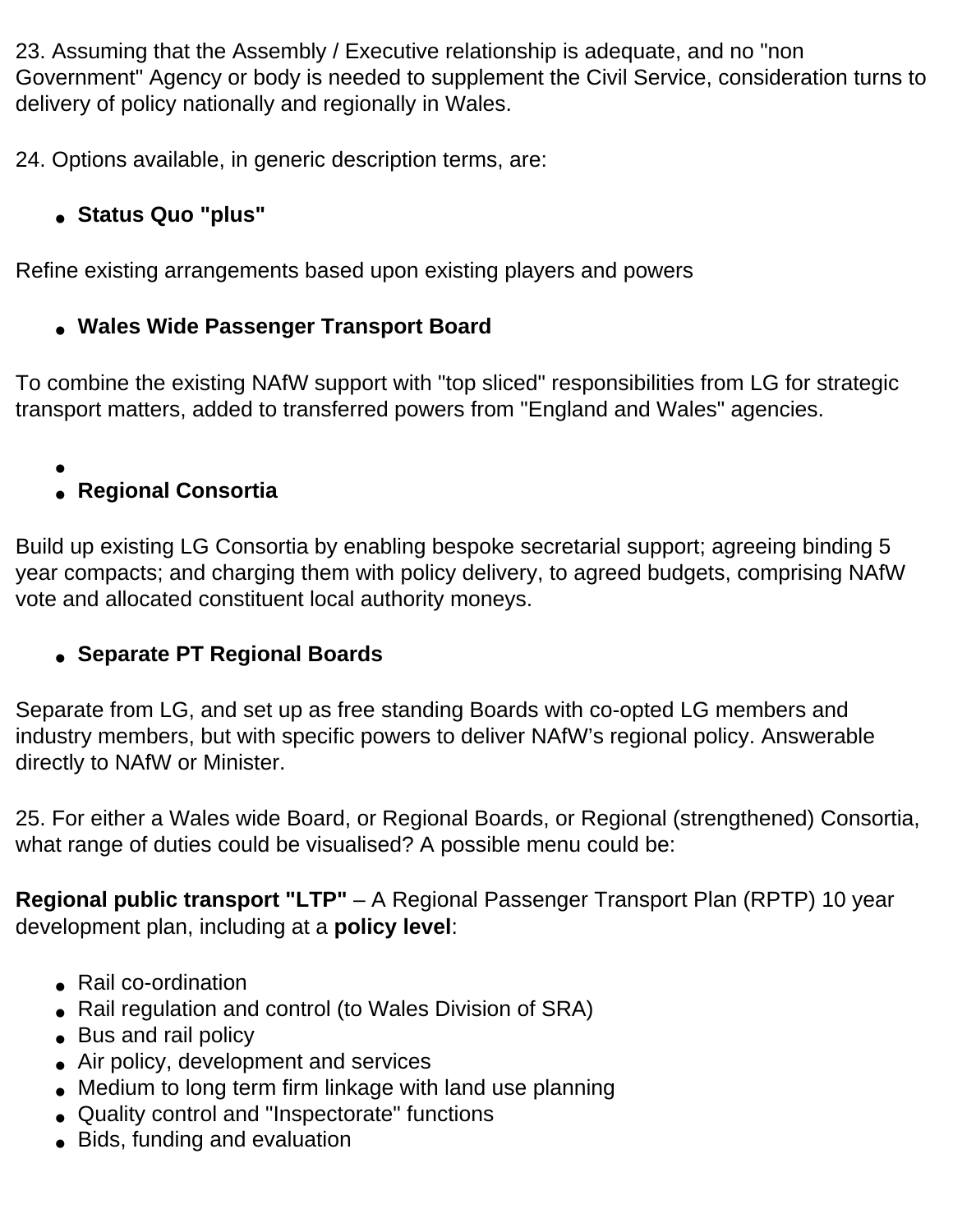And, at an **implementation level**:

- Bus co-ordination, integration with rail
- Bus franchising
- Interchange and interticketting
- Timetable integration and passenger information
- Bus related traffic management powers (cf London)
- Bids, evaluation and programme management

26. Guidance is sought on these generalised questions and issues, and possibilities, as a prelude to more detailed work being done, on those options attractive to Members, and papers brought forward for Committee's consideration.

#### **Denys Morgan Expert Adviser**

## **ANNEX**

### **ROADS STATUTORY POWERS**

The NAfW has a statutory role under the Highways Act, 1980, as Highway Authority for the Trunk Road network in Wales. This duty covers maintenance of the existing trunk road network, reviewing the adequacy of the network, and carrying out, where necessary, improvements to safeguard road users and meet public needs.

Non trunk roads are the responsibility of local authorities. NAfW exercises responsibility over the provision of funds for local authority road expenditure, through Revenue Support Grant (RSG) and Basic Credit Approval (BCA) mechanisms. Grants and credit approvals are payable to LA's via Transport Grant for major road, transport package and other transport expenditure which cannot be financed through BCA allocations.

NAfW also possess a number of powers which relate to the roads network generally. Examples are road safety and traffic signs. NAfW powers do not extend to testing and licensing of drivers and vehicles, and the regulation of the road haulage industry.

### **Public Transport Statutory Powers**

NAfW has very few powers in relation to public transport. In particular, the Secretary of State for the Environment, Transport and the Regions administers the following on a UK or GB basis: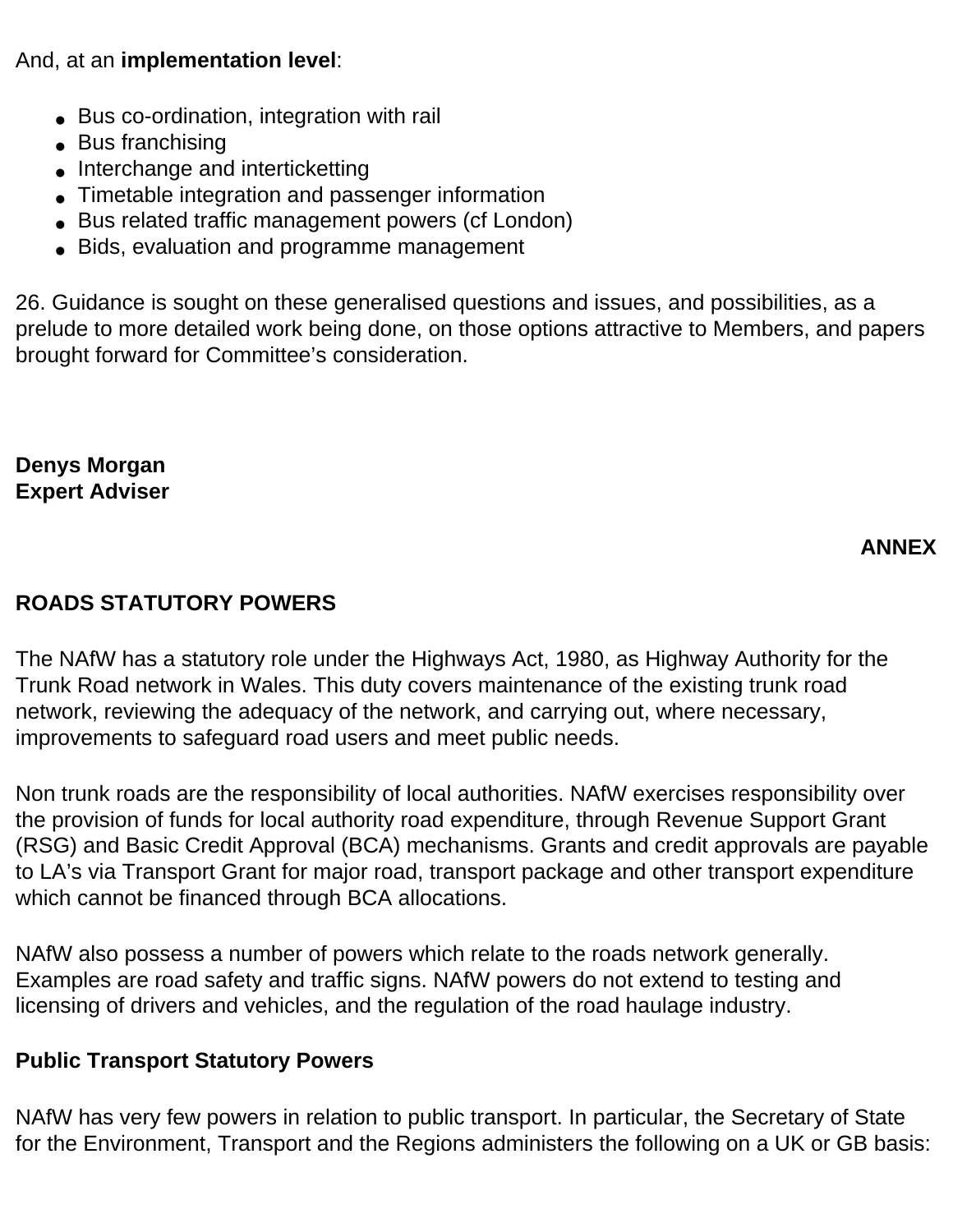- Setting the policy framework for public transport generally;
- Regulating the railways, and the provision of financial support for passenger rail services (partly now vested in SRA);
- Regulating the bus industry, and the promotion of safety, competition and reliability;
- Setting the regulatory framework for taxis and private hire vehicles;
- Promoting and regulating air services, and setting the policy framework for airports;
- Promoting and regulating shipping, and setting the policy framework for ports.

NAfW does have direct responsibility for the provision of funds for LA expenditure on public transport (subsidised, socially necessary services, or concessionary fares). Within their overall budget allocations, the amount spent on public transport is a matter for LA's to decide, taking account of their assessment of local priorities. Since 1998/99, additional funds have been made available for bus subsidies by LA's, via the Special Grant Report mechanism.

A few specific public transport powers are vested in the NAfW, in addition to Transport Grant for integrated transport packages:

- Freight Facility Grants towards the costs of facilities to transfer freight from road to rail or inland waterway.
- Rural Transport Grant towards the cost of rural public transport services (currently being consolidated by NAfW).
- Limited regulatory powers in relation to the subsidised public transport services provided by LA's (e.g. on the tendering of services).
- Limited regulatory powers in relation to concessionary fares schemes operated by LG (e. g. order-making powers to extend eligibility of classes of people qualifying for travel concessions).
- A requirement to consider proposals for the sale or financial restructuring of LA owned bus companies.

NAfW can seek to influence the wider policy debate to ensure that Welsh interests are taken into account

### **Organisational Structure**

NAfW responsibilities for trunk roads are carried out by the Transport Directorate, with LA's responsible for other roads. A number of other regulatory functions are carried out in Wales by the following UK or GB wide bodies which report back to the Secretary of State for DETR:-

- **Driving Standards Agency** which promotes road safety by testing drivers and instructors;
- **Vehicle Certification Agency** which administers EU and domestic type approval